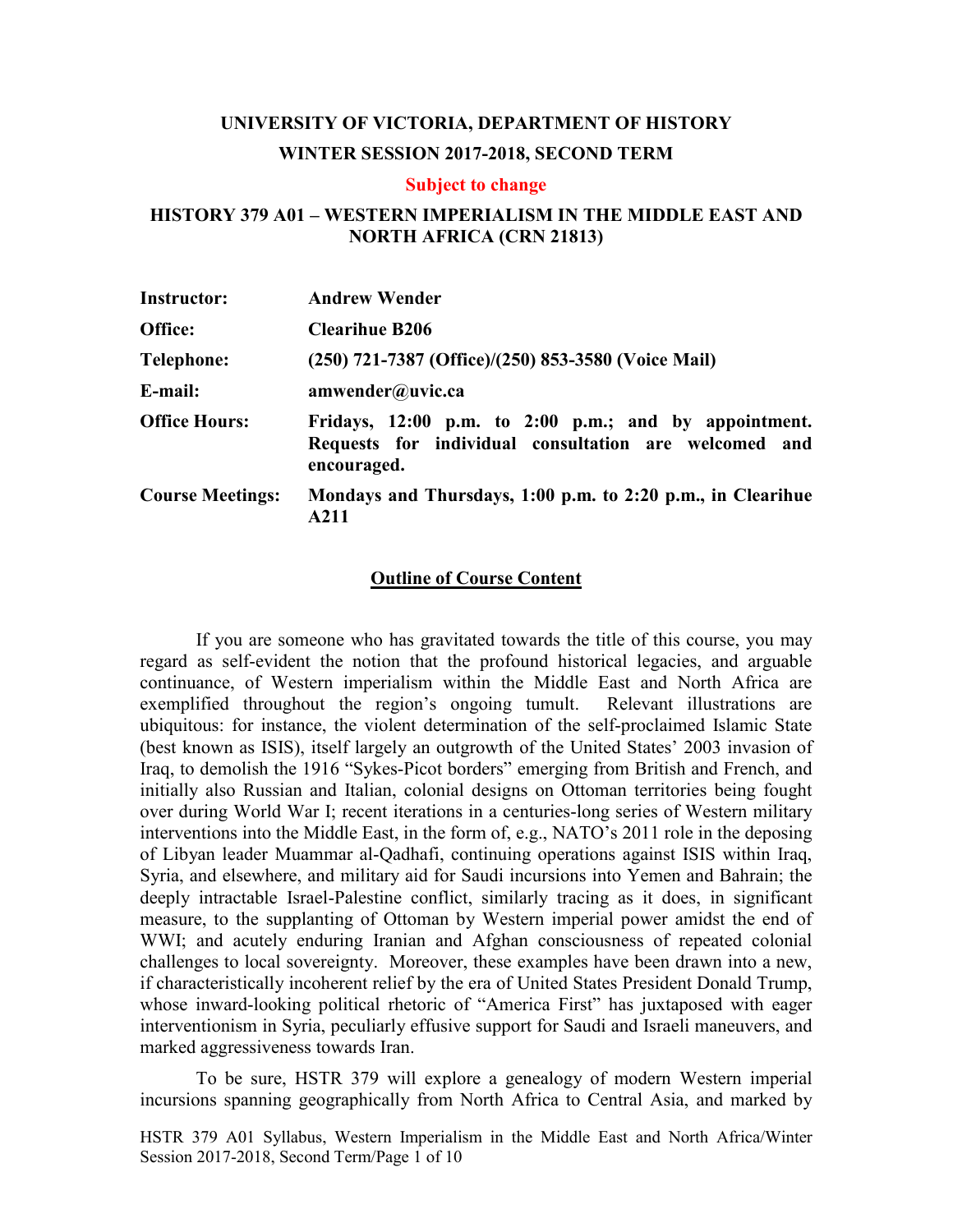such chronological indicators as: Napoleon's 1798 invasion of Egypt; the nineteenthcentury "Great Game" between Britain and Russia for domination of Central Asia; the post-WWI division of former Ottoman territories within the Arab world into British and French colonies held as League of Nations Mandates; competing Cold War-era interventions by the US and Soviet Union; and an unfolding, post-Cold War and early twenty-first century epoch typified by US attempts (as well as those of such of the US's allies as Britain, France, and Canada, to say less of the US's supposed "non-Western" rivals, namely, the Syria-invested Russia, and China) to reengineer affairs from Libya and Egypt, through the Levantine areas of Israel and Palestine, Syria, and Iraq, into such Arabian Peninsula and Persian Gulf locales as Yemen and Bahrain, and across Iran, Afghanistan, and the formerly Soviet-held Central Asian republics. Moreover, as we think about the playing out, and enduring historical significances of these particular manifestations of empire, we will be concerned, as well, with forms of reaction to empire like nationalisms, Islamic activism, and popular uprisings, all of whose ramifications are also acutely apparent today.

However, even as we examine a modern Western imperial phenomenon whose scars within the contemporary Middle East and North Africa are so evident as to suggest the appearance of a hegemonic bogeyman, vital questions, some of them bitterly contested, remain to be addressed. For example: the broader Middle East had been continually reconstructed, over millennia of historical time, by imperial actors (often enough originating from with the region) like the Persian Achaemenids; Western and Eastern Romans; varying Islamic dynasties from the Medina-based state of the Prophet Mohammed and his immediate caliphal successors, through the Ottomans, Safavids, and Moghuls; and the interruption, amidst this Muslim dynastic line, of medieval European Christian Crusaders. Thus, what radically new dimensions of imperialism entered through the arrival of its modern European carriers? Certainly, modern European political, cultural, and ideological ideas and institutions became grafted onto the Middle East and North Africa, and the region was forcibly drawn into Western-dominated global systems of political economy—among which the current, predominating paradigm proves to be neoliberalism. Even following independence, though, did the region's seeming, local structures themselves emerge as mediums for varying sources and categories of imperial power and objectives, notwithstanding these structures' ostensible, post-colonial status?

The latter question might lead us to raise such specific issues as, say, whether Zionism, i.e., the Jewish nationalist ideology underlying the State of Israel, is (as numerous of its critics charge) fundamentally a species of European-originating settlercolonialism. For that matter—to call into question none other than Israel's arch-rival, the Islamic Republic of Iran—one could propose that any modern nation-state, not least one that fashions itself as a standard-bearing, theocratic resister of contemporary Western domination, can neither deny nor escape its colonizing impulses. In which connection, we will go on to take note of such a current form of regional, yet globally reverberating, imperialism as that embodied in the geo-strategic and ideological rivalry between Shi'i Iran and Sunni Saudi Arabia. Exemplified, thereby, is just how much is told, and yet hidden by, an analytic frame of reference that, ultimately, is perhaps too facile in resorting to a loaded signifier like "Western imperialism."

HSTR 379 A01 Syllabus, Western Imperialism in the Middle East and North Africa/Winter Session 2017-2018, Second Term/Page 2 of 10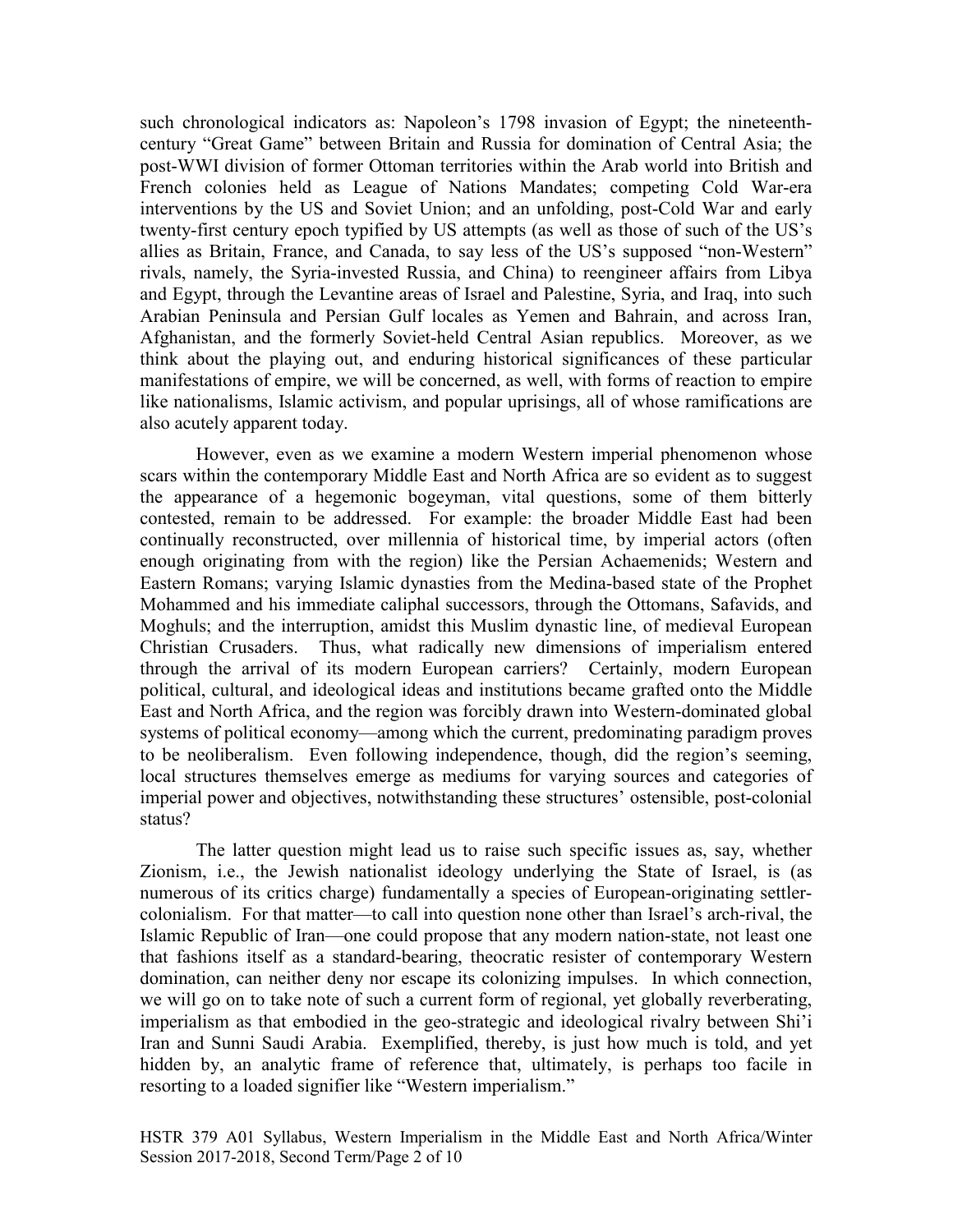HSTR 379 will utilize a mixed lecture and discussion format, as we strive for a stimulating classroom setting in which timely, provocative, and challenging historical phenomena and analytic viewpoints are covered in an open, reflective, and respectful manner. Please be sure to attend class diligently, as it will establish the framework for your understanding of the curriculum; and you will be held responsible, in the evaluative components of the course (details on this matter follow below), for critically engaging with the content of what has been said in the classroom.

### **Course Texts**

There are four required texts for HSTR 379. The following three are available for purchase at the UVic Bookstore: Juan Cole, *Napoleon's Egypt: Invading the Middle East*  (New York: Palgrave Macmillan, 2008); Sean McMeekin, *The Ottoman Endgame: War, Revolution, and the Making of the Modern Middle East, 1908-1923* (New York: Penguin, 2015); and Timothy Mitchell, *Carbon Democracy: Political Power in the Age of Oil*  (London and New York: Verso, 2013). The further required text is: M.E. McMillan, *From the First World War to the Arab Spring: What's Really Going On in the Middle East?* (Basingstoke, UK: Palgrave Macmillan, 2016); it is electronically accessible at http://voyager.library.uvic.ca/vwebv/search?searchArg=from+the+first+world+war+to+t he+arab+spring&searchCode=TALL&limitTo=none&recCount=25&searchType=1. Further indicated readings will be included through CourseSpaces, electronically through the UVic Libraries catalogue or other web resources, or on Library Reserve.

Please also consider regular, thoughtful engagement with relevant news and commentary resources (in other words, being aware of, and analyzing what's going on in the Middle East and North Africa, and what people are saying about the same) to comprise a vital, supplementary text. Suggestions might include significant North American and international newspapers like *The Globe and Mail, The New York Times, The Guardian,* and *Le Monde diplomatique English Edition;* and such online resources as [http://www.haaretz.com/,](http://www.haaretz.com/) [http://aljazeera.com/,](http://aljazeera.com/) and<http://tehrantimes.com/> (respectively, the English-language websites for the Israeli newspaper *Ha'aretz,* the Qatari news source *Al-Jazeera,* and the Iranian newspaper the *Tehran Times*); [http://merip.org](http://merip.org/) (Middle East Report Online), as well as <http://www.jadaliyya.com/> (a website offering independent commentary, along with worldwide, Middle East-related press and social media roundups). It is useful to peruse such illuminating, online-accessible journals as *Middle East Policy* and *The National Interest.* Valuable, as well, are the numerous, relevant essays in such book-review periodicals as *The New York Review of Books* and the *London Review of Books.*

HSTR 379 A01 Syllabus, Western Imperialism in the Middle East and North Africa/Winter Session 2017-2018, Second Term/Page 3 of 10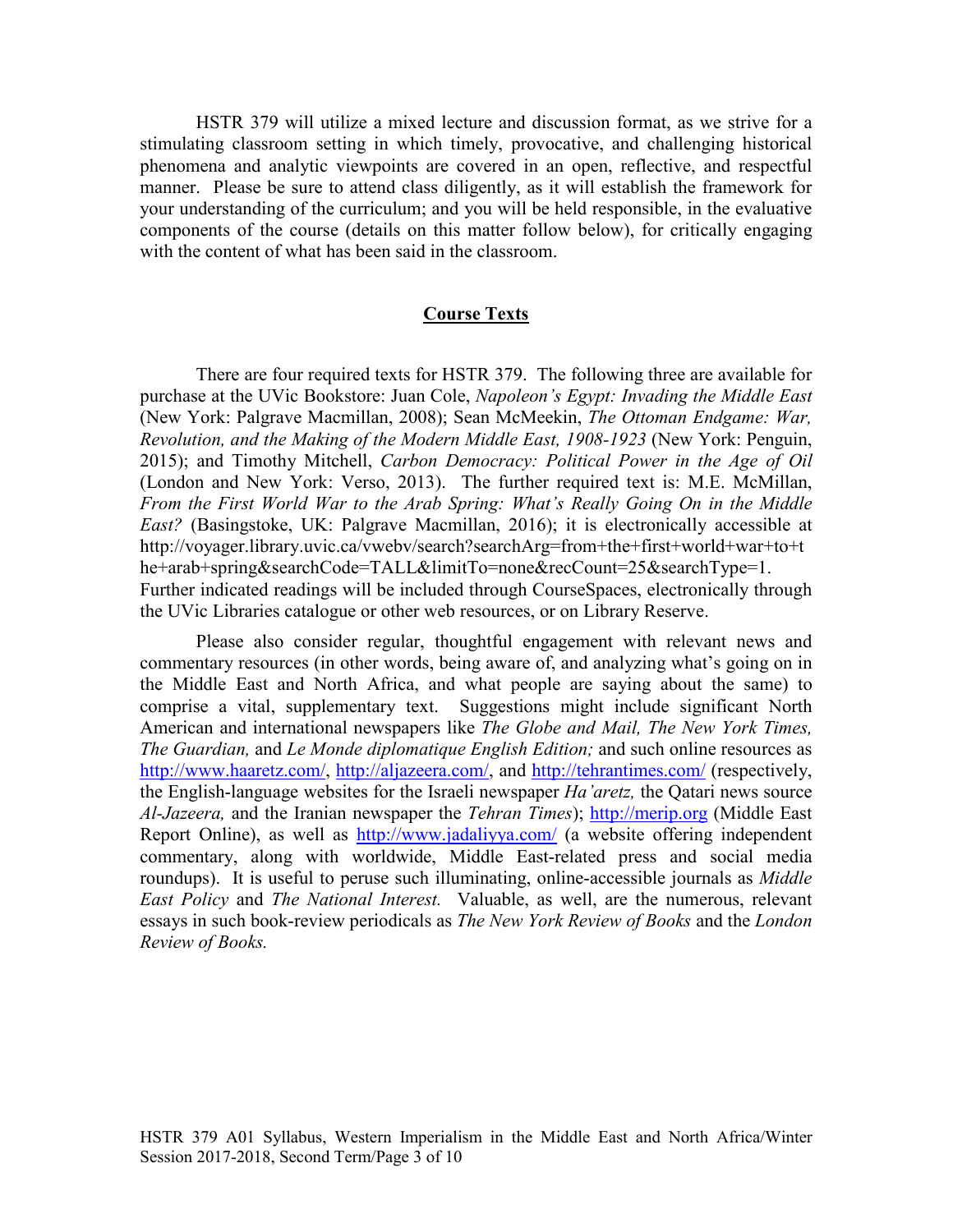## **Methods of Evaluation**

Your performance in HSTR 379 will be evaluated and weighted in the following fashion:

• Two reading responses, **one due in class on Thursday, February 8, and the other due in class on Monday, March 5:** each of the two will be worth 15% of your final grade, to be averaged together for a total of 30%.

- Research study: **due in class on Thursday, April 4:** 35% of final grade.
- Final exam, **to be held during the April exam period**: 30% of final grade.
- Participation in class discussions: 5% of final grade.

**A few words on the methods of evaluation:**

### **In General:**

• **Failure to complete all assignments will result in a grade of "N" for the course.**

• **No written assignments will be accepted by an electronic means of submission (for example, e-mail attachment, or fax). Therefore, the only acceptable means of submission for these assignments is in hard copy, please.**

• **No written assignments may be handwritten, in the absence of a documented medical reason for why typing is not feasible.**

• **No assignments will be accepted without penalty after the relevant due dates that are stated below for each assignment. The only exceptions will be for documented medical (physical or psychological) reasons or family emergencies. Late assignments will be penalized at the rate of 5% per day.** 

**• Further details will be discussed about the assignments below as we get deeper into the term.**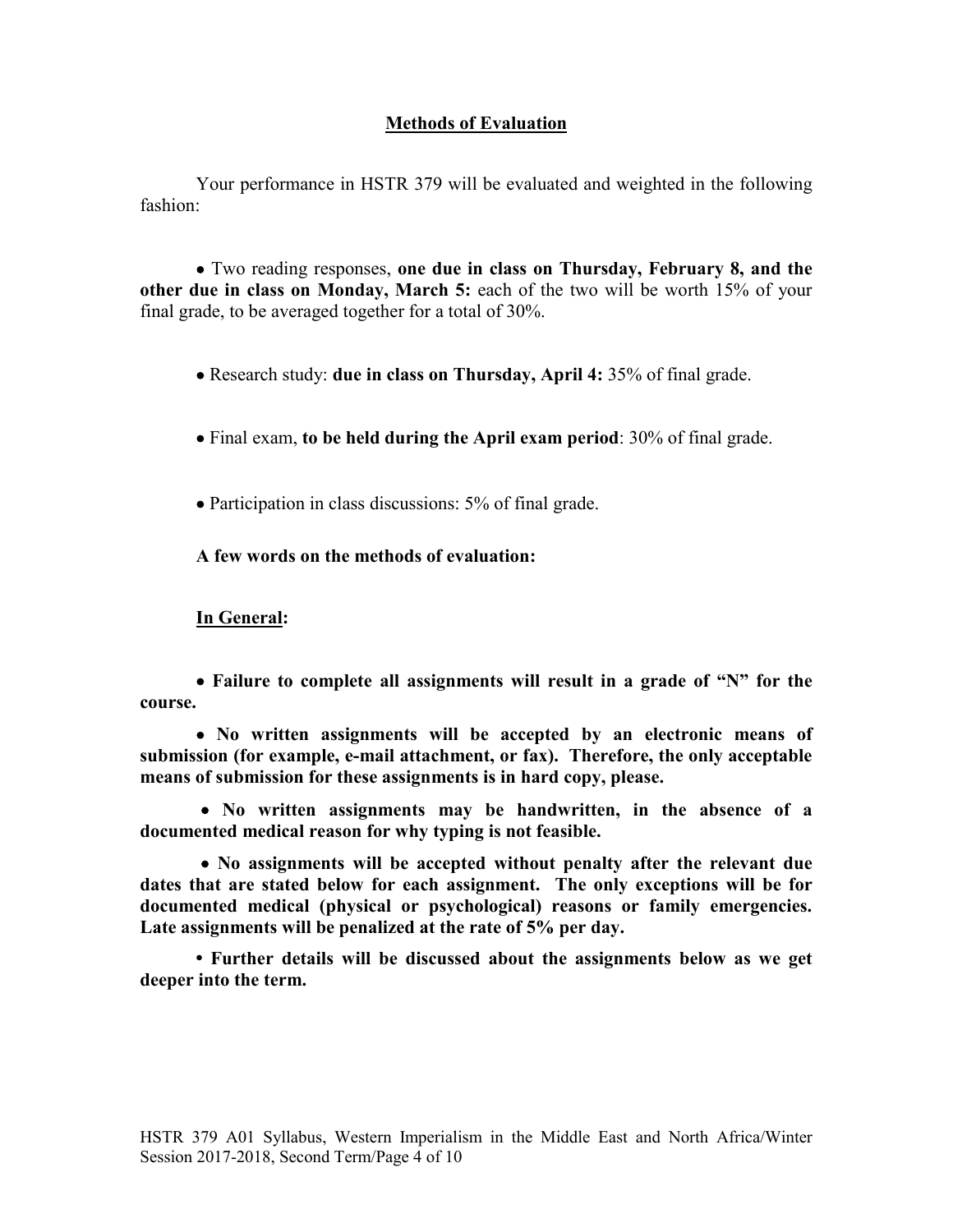## **UVic Undergraduate Percentage Grading System:**

## **We will employ the UVic Percentage Grading Scale, which is as follows:**

| <b>Passing</b><br><b>Grades</b> | Grade<br>Point<br>Value        | Percentage                           | <b>Description</b>                                                                                                                                                                                                                               |  |
|---------------------------------|--------------------------------|--------------------------------------|--------------------------------------------------------------------------------------------------------------------------------------------------------------------------------------------------------------------------------------------------|--|
| $A+$<br>A<br>A-                 | 9<br>8<br>7                    | $90 - 100$<br>$85 - 89$<br>$80 - 84$ | Exceptional, outstanding and excellent performance. Normally<br>achieved by a minority of students. These grades indicate a student<br>who is self-initiating, exceeds expectation and has an insightful<br>grasp of the subject matter.         |  |
| $B+$<br>B<br>$B -$              | 6<br>5<br>4                    | $77 - 79$<br>$73 - 76$<br>$70 - 72$  | Very good, good and solid performance. Normally achieved by the<br>largest number of students. These grades indicate a good grasp of<br>the subject matter or excellent grasp in one area balanced with<br>satisfactory grasp in the other area. |  |
| $C+$<br>C                       | 3<br>2                         | $65 - 69$<br>$60 - 64$               | Satisfactory, or minimally satisfactory. These grades indicate a<br>satisfactory performance and knowledge of the subject matter.                                                                                                                |  |
| D                               | $\mathbf{1}$                   | $50 - 59$                            | Marginal Performance. A student receiving this grade<br>demonstrated a superficial grasp of the subject matter.                                                                                                                                  |  |
| <b>Failing</b><br><b>Grades</b> | Grade<br>Point<br><b>Value</b> | Percentage                           | <b>Description</b>                                                                                                                                                                                                                               |  |
| F                               | $\Omega$                       | $0 - 49$                             | Unsatisfactory performance. Wrote final examination and<br>completed course requirements; no supplemental.                                                                                                                                       |  |
| N                               | 0                              | $0 - 49$                             | Did not write examination or complete course requirements by the<br>end of term or session; no supplemental.                                                                                                                                     |  |

1. The percentage grading scale applies to all Faculties at the University of Victoria.

- 2. The percentage grades should be associated with a letter grading schema.
- 3. A percentage grade for an N grade should be assigned in the following manner:

 **N grade percentage range 0-49**: In cases where a student who has not completed the exam or has not completed the course requirements but has submitted course requirements that total more than 49% of the total grade for a course, an instructor will assign a percentage grade of 49%.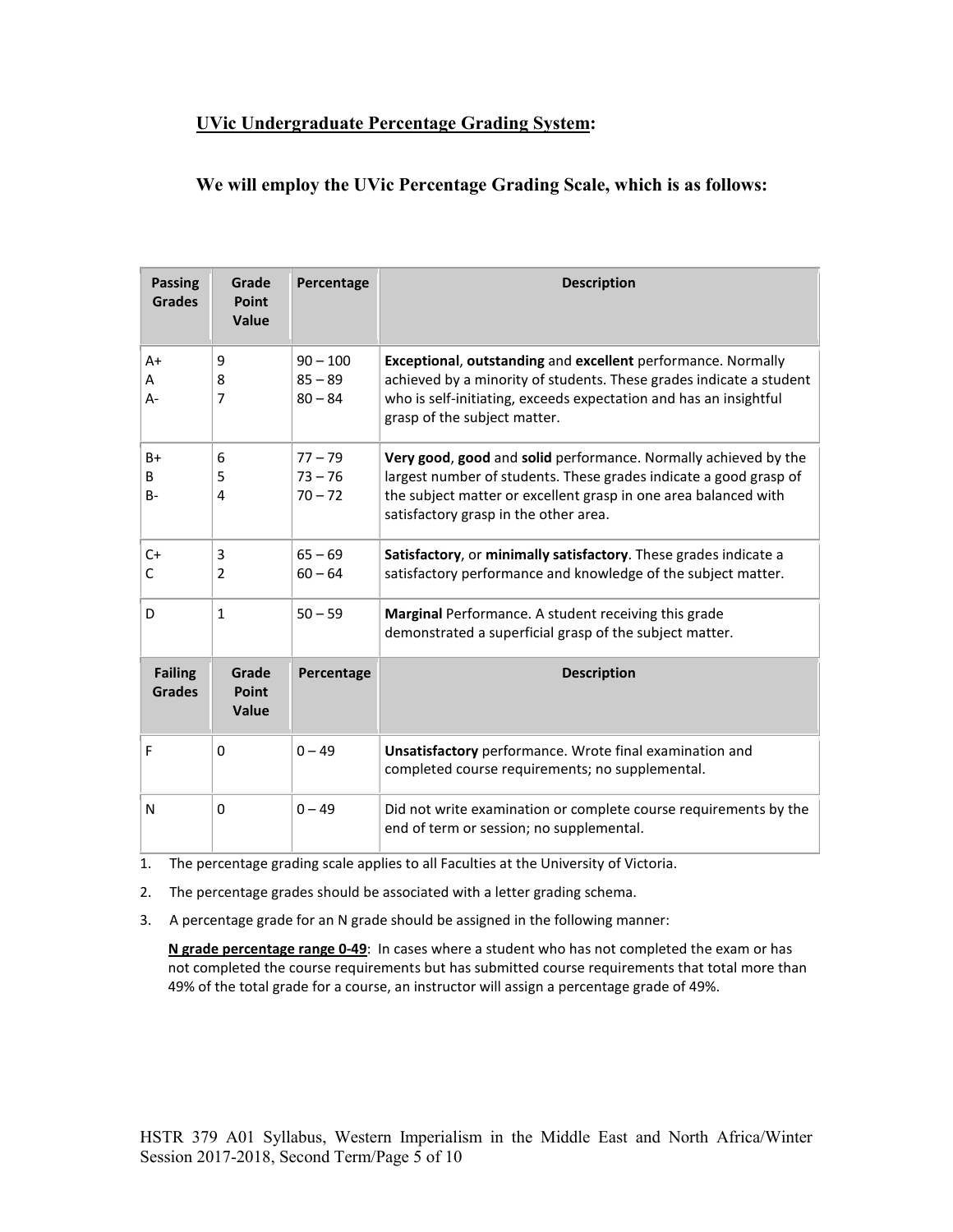### **Comments About Specific Assignments (Subject to Adjustment):**

**Reading Responses:** Each of these two papers should be **approximately 1000 words/4 double-spaced, numbered, twelve-point type pages, in addition to title page, and bibliography or list of works consulted.** Please select any **one of the course readings** (it is recommended that, in each instance, you choose one appropriate to where we have been in the curriculum thus far, but this is not required), and develop a thesis-based critical discussion of what the reading contributes to our understanding of Western imperialism in the Middle East and North Africa—including, if appropriate, the enduring significance of this mode of imperialism. Please select **at least one relevant primary source, and one additional secondary source from outside the course readings,** to place into dialogue with the reading, and to thereby enhance your response. If you believe that the course reading you have chosen as the basis for your response is itself a primary source, please make sure to indicate the significance of this, and feel welcome, if you choose, to place it into dialogue with two further secondary sources from outside the course readings, instead of one other primary and one secondary source.

**NB: Please make sure to select either the Cole, McMeekin, McMillan, or Mitchell books, in its entirety, as the basis for at least one of your reading responses. You are welcome to write your other response on one of the remaining three books, but are not required to do so.** 

**In all of your writing for HSTR 379, please strive for clear and incisive writing that is grammatically and syntactically sound, and that has correct spelling. Structural aspects will count significantly in the grading of all writing in the course. Moreover, all written assignments must properly cite, in the humanities-appropriate format set forth in the History Department's Style Guide [available at: http://www.uvic.ca/humanities/history/assets/docs/Dept%20Style%20Guide%20- %20Sept%2020101.pdf], or the** *Chicago Manual of Style,* **every source upon which you rely for quotations, or specific factual material.**

**Research Study:** This paper should be approximately 3000-3750 words/12-15 double-spaced, numbered, twelve-point type pages, in addition to title page, and bibliography or list of works consulted. Please develop an analytic thesis (as opposed to merely describing some historical phenomenon) that is both relevant to HSTR 379, and manifests an awareness of the course's core themes. Papers should integrate no fewer than **ten** secondary scholarly sources and **one** additional primary source (the use of further primary sources is especially encouraged).

## **Please be certain to confirm for me your intended research essay topic, by email, no later than 6:00 PM on Thursday, March 22. Any person who fails to meet this requirement will lose 5% of the essay grade.**

HSTR 379 A01 Syllabus, Western Imperialism in the Middle East and North Africa/Winter Session 2017-2018, Second Term/Page  $\overline{6}$  of 10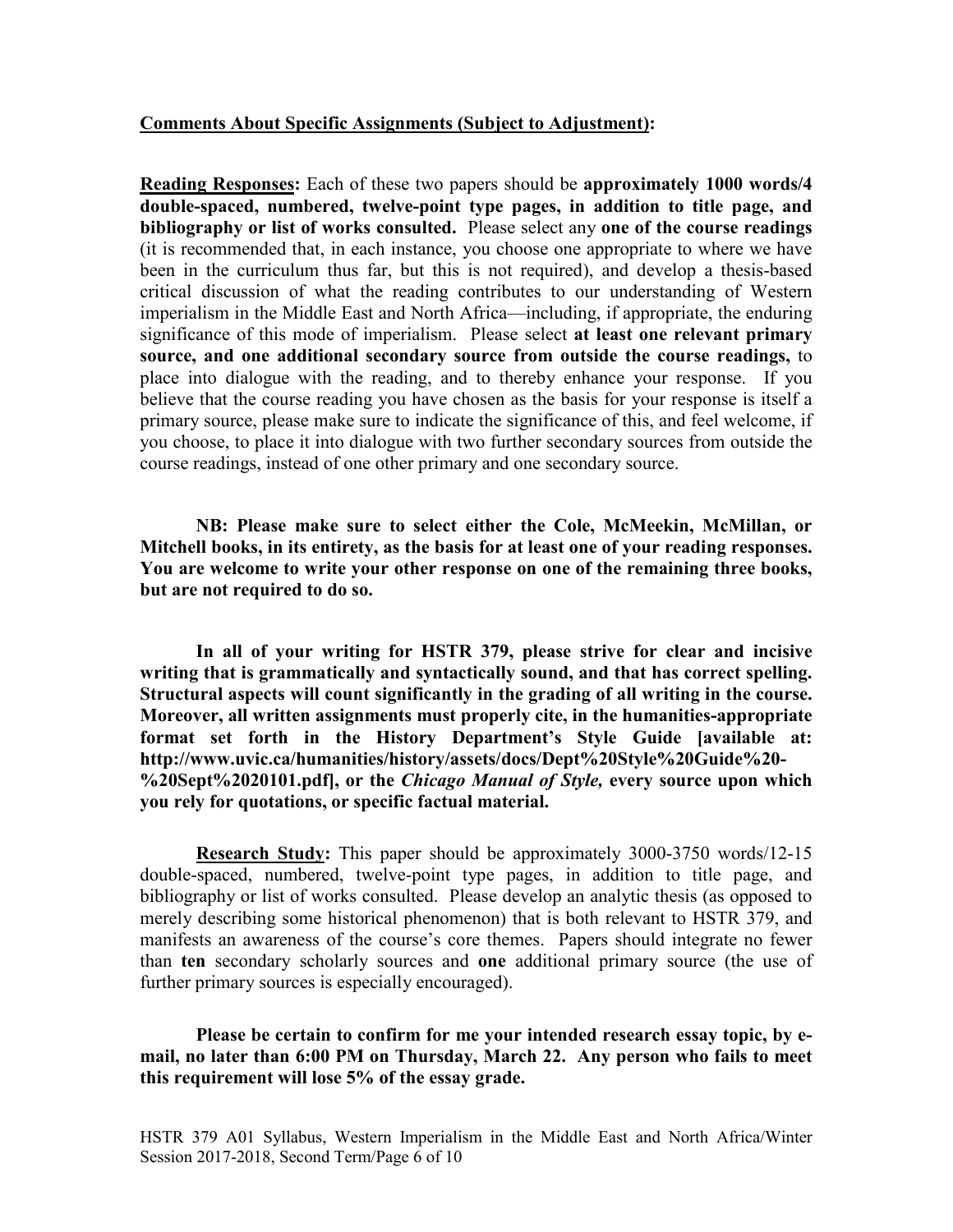**Final Exam:** Second term examinations begin on April 9, 2018 and end on April 24, 2018. Instructors do not control the exam schedule. The undergraduate calendar states (p. 47): "Students should wait until the final examination timetable is posted before making travel or work plans."

**Participation in Class Discussion:** Contributions to class discussion will be judged primarily on the basis of their insightfulness and critical attention to the course curriculum, rather than their frequency. Therefore, please do not monopolize discussion time. Key criteria that will be employed in evaluating contributions to discussion are the extent to which they help to advance other students' understanding of the material being studied; and whether the contributions are not only intellectually fruitful, but congenial, and committed to a spirit of open, friendly, and respectful inquiry. Regular, engaged attendance of class will count for a portion of this element of your grade.

## **Course Experience Survey (CES)**

**Course Experience Survey (CES):** Towards the end of the term, as in all other courses at UVic, you will have the opportunity to complete a confidential course experience survey (CES) regarding your learning experience (CES) in HSTR 379. The survey is vital in providing feedback to us regarding the course and our teaching, as well as to help the Department of History provide an optimal program for students in the future. When it is time for you to complete the survey, you will receive an e-mail inviting you to do so. If you do not receive an e-mail invitation, you can go directly to [http://ces.uvic.ca.](http://ces.uvic.ca/) You will need to use your UVic NetLink ID to access the survey, which can be done on your laptop, tablet, or mobile device. I will remind you nearer the time, but please be thinking about this important activity, especially the following three questions, during the course:

- 1. What strengths did your **instructor** demonstrate that helped you learn in this course?
- 2. Please provide specific suggestions as to how the **instructor** could have helped you learn more effectively.
- 3. Please provide specific suggestions as to how this **course** could be improved.

### **List of Topics and Associated Readings**

## **(Subject to adjustment; and further readings may be added via CourseSpaces, other electronic sites, or on Library Reserve)**

**Please note: all listed dates (below) corresponding to topics and readings are tentative. So that we can maintain flexibility throughout the term with respect to** 

HSTR 379 A01 Syllabus, Western Imperialism in the Middle East and North Africa/Winter Session 2017-2018, Second Term/Page 7 of 10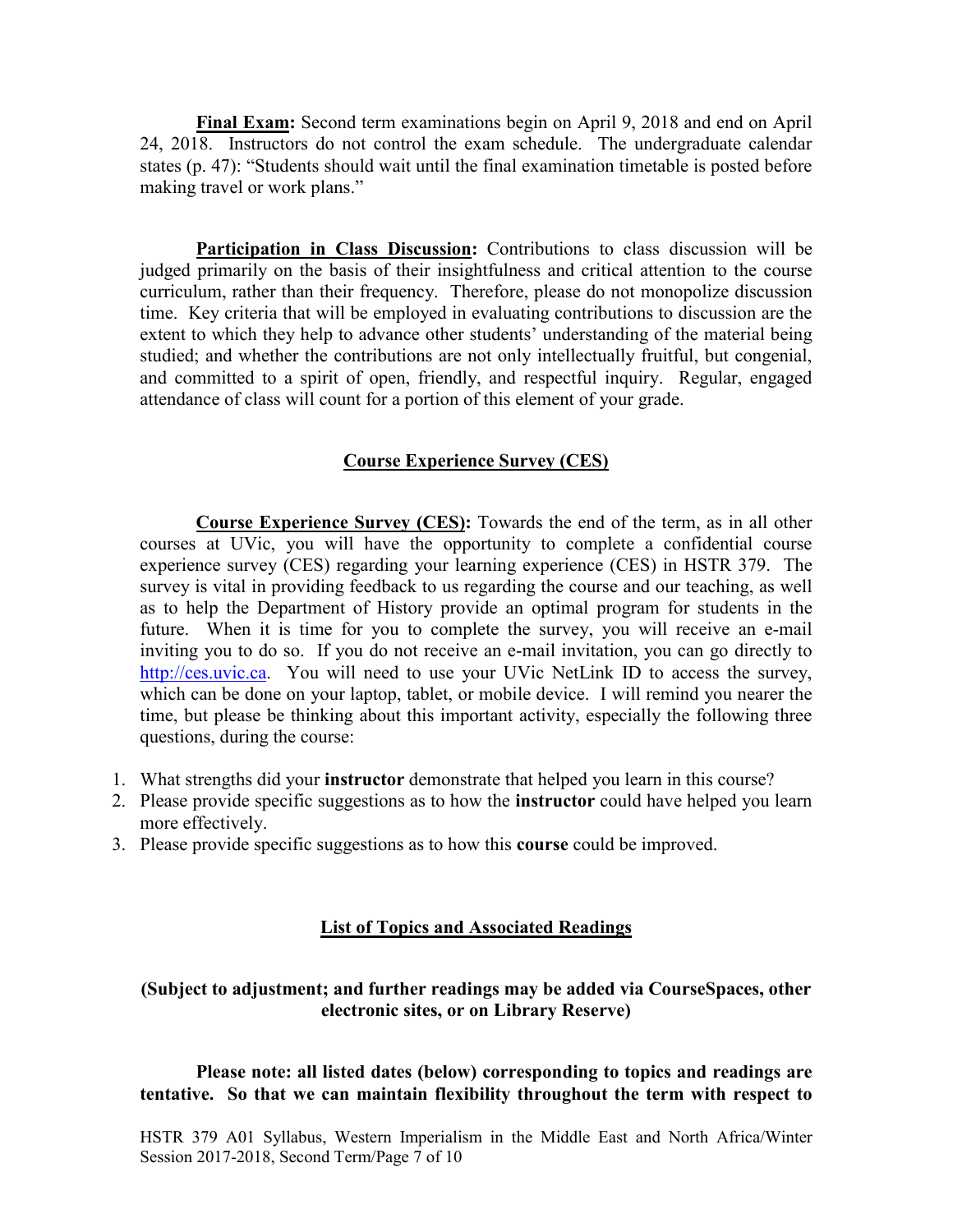**setting the dates on which specific topics are treated, it is crucial that you maintain regular attendance, so that you are aware of our schedule, as it unfolds.** 

**(1) Introduction to the Course—Initial Reflections on the Enduring Historical Significances of Western Imperialism in the Middle East and North Africa (January 4):** Cole, *Napoleon's Egypt,* pp. 245-248; McMeekin, *Ottoman Endgame,* pp. xix-xxii; McMillan, *From the First World War to the Arab Spring,* pp. 1-5, 235-236; David C. Hendrickson, 'Is America an Empire?', *The National Interest,* no. 152 (2017), pp. 39-46 [through Library catalogue]. Recommended: Sandra Halperin and Ronen Palan, 'Introduction: Legacies of empire', pp. 1-24 in Sandra Halperin and Ronen Palan, Legacies of Empire: Imperial Roots of the Contemporary Global Order (Cambridge, UK: Cambridge Univ. Press, 2015) [through CourseSpaces].

**(2) Conceptualizing Modern "Western Imperialism" in Relation to "the Middle East and North Africa" (January 8, 11):** McMillan, *From the First World War to the Arab Spring,* pp. 55-65, 77-88; Nasser Rabbat, 'Encounters with Modernity in the Arab World', *Yale Law School Occasional Papers* (November 11, 2014) [through CourseSpaces]; Edward Said, *Culture and Imperialism* (New York: Vintage Books, 1994), pp. 3-19 (xi-xxvii recommended) [through CourseSpaces]; Mitchell, *Carbon Democracy,* pp. 1-11. Recommended [through CourseSpaces]: Huseyin Yilmaz, 'The Eastern Question and the Ottoman Empire: The Genesis of the Near and Middle East in the Nineteenth Century', pp. 11-35 in Michael E. Bonine, Abbas Amanat, and Michael Ezekiel Gasper, eds., *Is There a Middle East?: The Evolution of a Geopolitical Concept*  (Stanford, CA: Stanford Univ. Press, 2012); Daniel Foliard, *Dislocating the Orient: British Maps and the Making of the Middle East, 1854-1921* (Chicago and London: Univ. of Chicago Press, 2017), 1-12, 277-280.

**(3) The 1798-1801 Napoleonic Watershed in Egypt, and Its Broader Global and Regional Contexts (January 15, 18, 22, 25):** McMillan, *From the First World War to the Arab Spring,* pp. 25-37; Cole, *Napoleon's Egypt,* pp. 1-244; Mitchell, *Carbon Democracy,* pp. 12-42. Recommended: C.A. Bayly, *Imperial Meridian: The British Empire and the World 1780-1830* (London and New York: Longman, 1989), pp. 164-192 [on 'The World Crisis, 1780-1820'].

**\*\*\*NB: Friday, January 19 is the last day for adding courses\*\*\***

**(4) External and Internal Pressures and Transformations from North Africa to Central Asia (January 29, February 1):** McMillan, *From the First World War to the Arab Spring,* pp. 15-24, 39-54, 89-92; McMeekin, *Ottoman Endgame,* pp. 1-32; David Fromkin, 'The Great Game in Asia', *Foreign Affairs,* vol. 58, no. 4 (1980), pp. 936-951

HSTR 379 A01 Syllabus, Western Imperialism in the Middle East and North Africa/Winter Session 2017-2018, Second Term/Page 8 of 10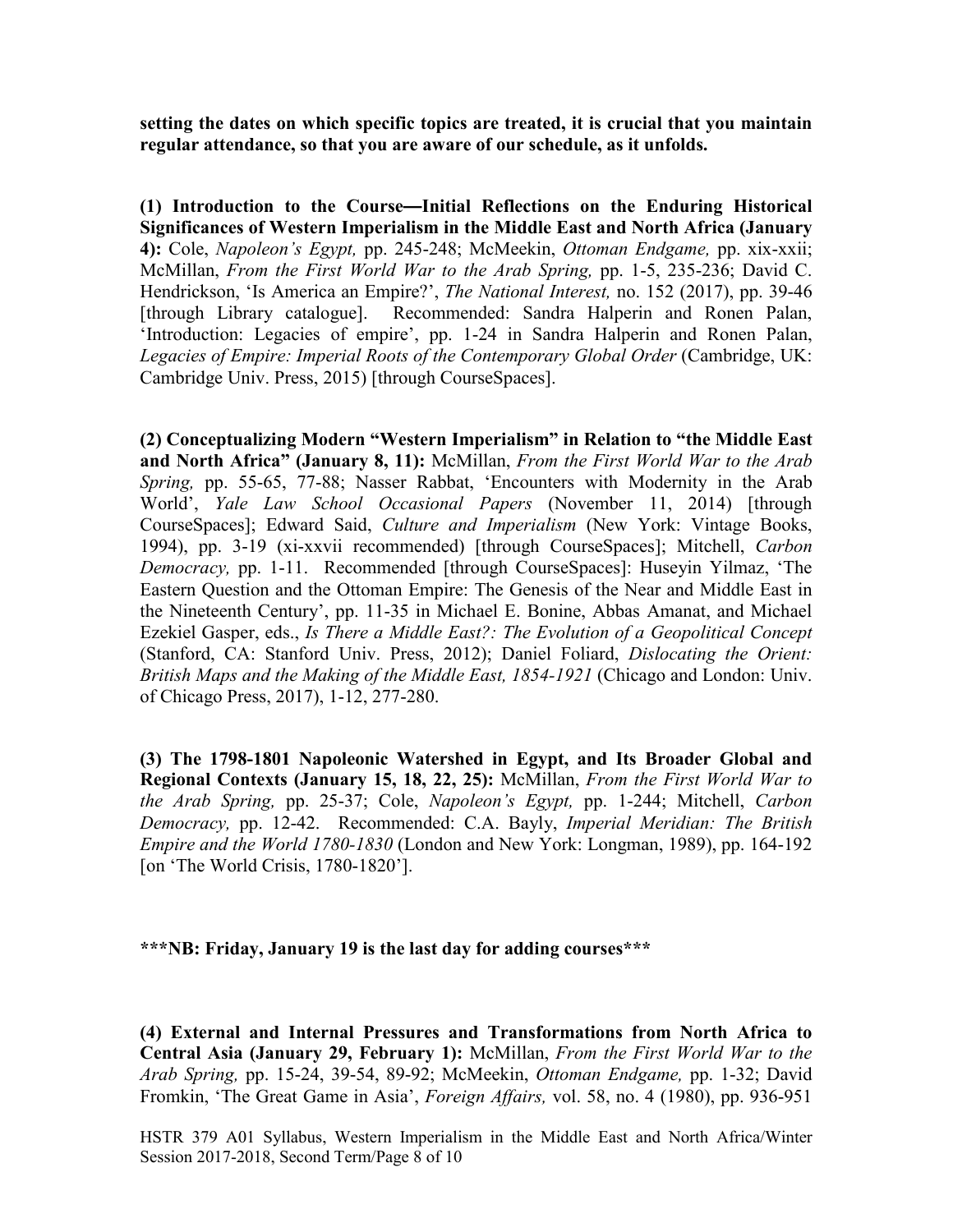[through Library catalogue]. Recommended: Albert Hourani, *A History of the Arab Peoples* (Cambridge, MA: Belknap Press, 2002), pp. 263-314, 532-536 [from 'Part IV: The Age of European Empires (1800-1939)'] [through CourseSpaces].

**(5) Diverse Revolutionary Forces of the Early Twentieth Century (February 5, 8):**  McMeekin, *Ottoman Endgame,* pp. 33-81; Mitchell, *Carbon Democracy,* pp. 43-65.

\*\*\* **NB: First Reading Response Paper due Thursday, February 8 \*\*\***

\*\*\* **NB: Monday, February 12 and Thursday, February 15, no class due to Reading Break \*\*\***

**(6) Historical and Religious Factors Behind Nineteenth and Early-Twentieth Century Islamic Reactions to Western Imperialism – a Guest Lecture by UVic History PhD Candidate Kamran Bashir (February 19, tentative):** Nikki R. Keddie, 'The Revolt of Islam, 1700 to 1993: Comparative Considerations and Relations to Imperialism', *Comparative Studies in Society and History,* vol. 36, no. 3 (1994), pp. 463- 487 [through Library catalogue]; 'Sayyid Abu'l-Hasan 'Ali Nadwi, 'Muslim Decadence and Revival'', pp. 107-128 in Roxanne L. Euben and Muhammad Qasim Zaman, *Princeton Readings in Islamist Thought: Texts and Contexts from al-Banna to Bin Laden*  (Princeton, NJ and Oxford, UK: Princeton Univ. Press, 2009) [through CourseSpaces].

**(7) Supplanting Ottoman Imperialism with British and French Imperialism—World War I, Its Precursors, and Its Aftermath (February 22, 26, March 1, 5):** McMillan, *From the First World War to the Arab Spring,* pp. 9-14, 69-75, 93-144; McMeekin, *Ottoman Endgame,* pp. 83-495; Mitchell, *Carbon Democracy,* pp. 66-85; Ian S. Lustick, 'The Balfour Declaration a Century Later: Accidentally Relevant', *Middle East Policy,*  vol. 24, issue 4 (2017), pp. 166-176 [through Library catalogue].

**\*\*\* NB: Wednesday, February 28 is the last day for withdrawing from a course without penalty of failure \*\*\***

\*\*\* **NB: Second Reading Response Paper due Monday, March 5 \*\*\***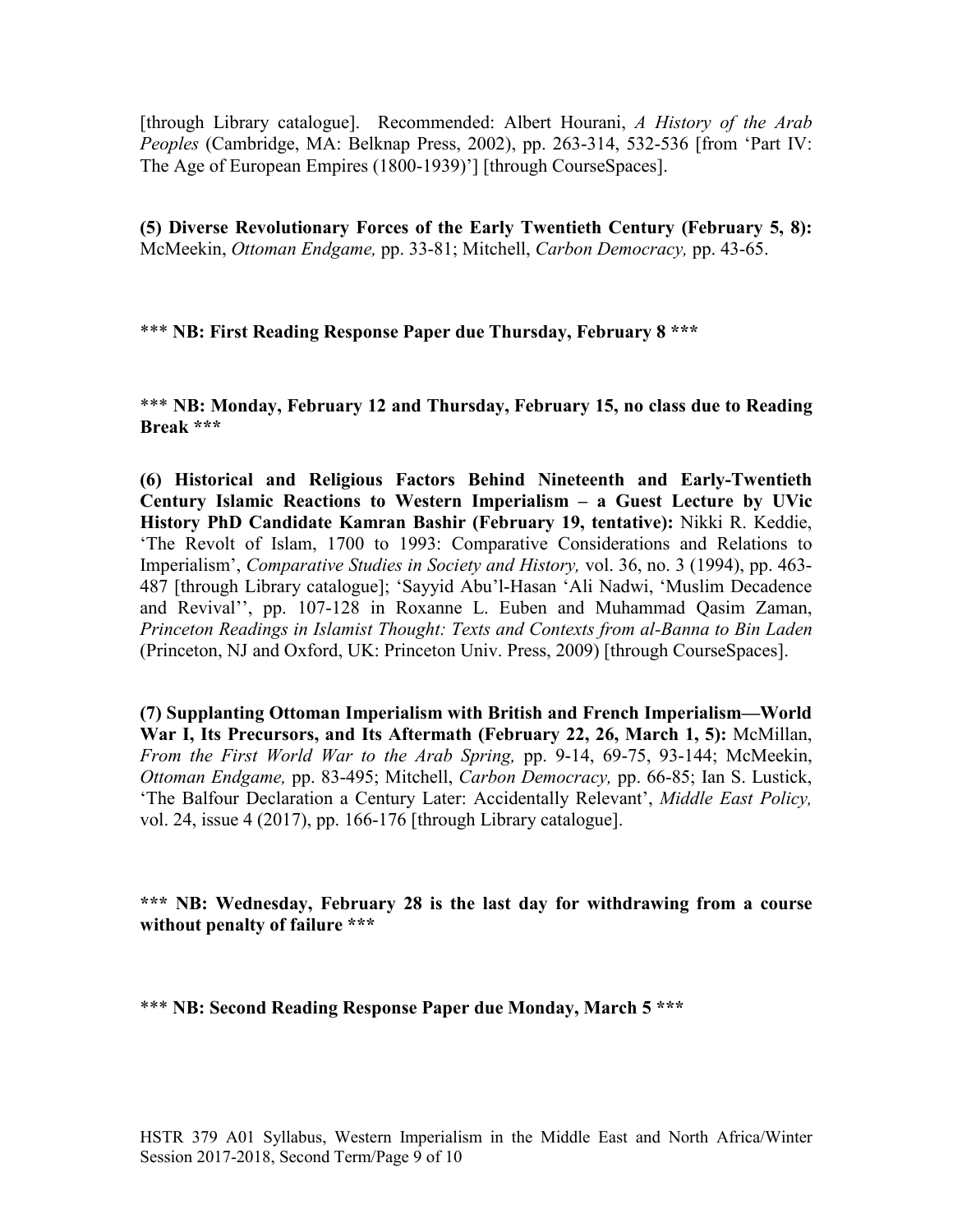**(8) The Emergence, and Crumbling, of Twentieth-Century British and French Imperialism, and the Ascendancy of Nationalist States (March 8, 12, 15, 19):**  McMillan, *From the First World War to the Arab Spring,* pp. 147-191; Mitchell, *Carbon Democracy,* pp. 86-199; watching the movie 'The Battle of Algiers' (in class). Recommended, on CourseSpaces: Roger Owen, *The Rise and Fall of Arab Presidents for Life* (Cambridge, MA and London: Harvard Univ. Press, 2014), pp. 12-22 ['The Search for Sovereignty in an Insecure World']; R. Stephen Humphreys, *Between Memory and Desire: The Middle East in a Troubled Age* (Berkeley, CA and Los Angeles: Univ. of California Press, 2005), pp. 23-59 ['From Imperialism to the New World Order'].

**(9) Later Twentieth-Century 'Islamist' Challenges to Imperial Legacies (March 22, 26):** McMillan, *From the First World War to the Arab Spring,* pp. 193-220; Mitchell, *Carbon Democracy,* pp. 200-230; Roxanne Euben, 'Fundamentalism', pp. 48-67 in Gerhard Bowering, ed., *Islamic Political Thought: An Introduction* (Princeton, NJ and Oxford, UK: Princeton Univ. Press, 2015) [through CourseSpaces]; Mehran Kamrava, 'Khomeini and the West', pp. 149-169 in Arshin Adib-Moghaddam, *A Critical Introduction to Khomeini* (New York: Cambridge Univ. Press, 2014) [through CourseSpaces]. Recommended: Odd Arne Westad, *The Global Cold War* (Cambridge, UK: Cambridge Univ. Press, 2015), pp. 288-330 ['The Islamist defiance: Iran and Afghanistan'] [through CourseSpaces].

**(10) Neo-Imperialisms, from the End of the Cold War Through the Present; and Concluding Thoughts (March 29, April 5):** McMillan, *From the First World War to the Arab Spring,* pp. 221-236; Mitchell, *Carbon Democracy,* pp. 231-267; Hamid Dabashi, 'The American Empire: Triumph of Triumphalism', *Unbound: Harvard Journal of the Legal Left,* vol. 4 (2008), pp. 82-95 [through Library catalogue]; Simon Mabon, *Saudi Arabia and Iran: Power and Rivalry in the Middle East* (London and New York: I.B. Tauris, 2016), pp. 198-216 ['Internal-External Security Dilemmas']; The Editors, 'On ISIS', [<http://www.merip.org/mer/mer276/isis>](http://www.merip.org/mer/mer276/isis), and Darryl Li, 'A Jihadism Anti-Primer', [http://www.merip.org/mer/mer276/jihadism-anti-primer,](http://www.merip.org/mer/mer276/jihadism-anti-primer) *Middle East Report* 276 (2015); Sheila Carapico, et al., 'An Open Letter by Senior Middle East Scholars to the New York Times Regarding its Thomas Friedman's column, "Saudi Arabia's Arab Spring, At Last"', Middle East Research and Information Project, November 30, 2017 http://merip.org/open-letter-senior-middle-east-scholars-new-yorktimes-regarding-its-thomas-friedmans-column-saudi-a. Recommended: Jeanne Morefield, *Empires Without Imperialism: Anglo-American Decline and the Politics of Deflection* (Oxford, UK and New York: Oxford Univ. Press, 2014), pp. 201-231 ['Michael Ignatieff's Tragedy'].

### **\*\*\*NB: Research Study due Thursday, April 5 \*\*\***

HSTR 379 A01 Syllabus, Western Imperialism in the Middle East and North Africa/Winter Session 2017-2018, Second Term/Page 10 of 10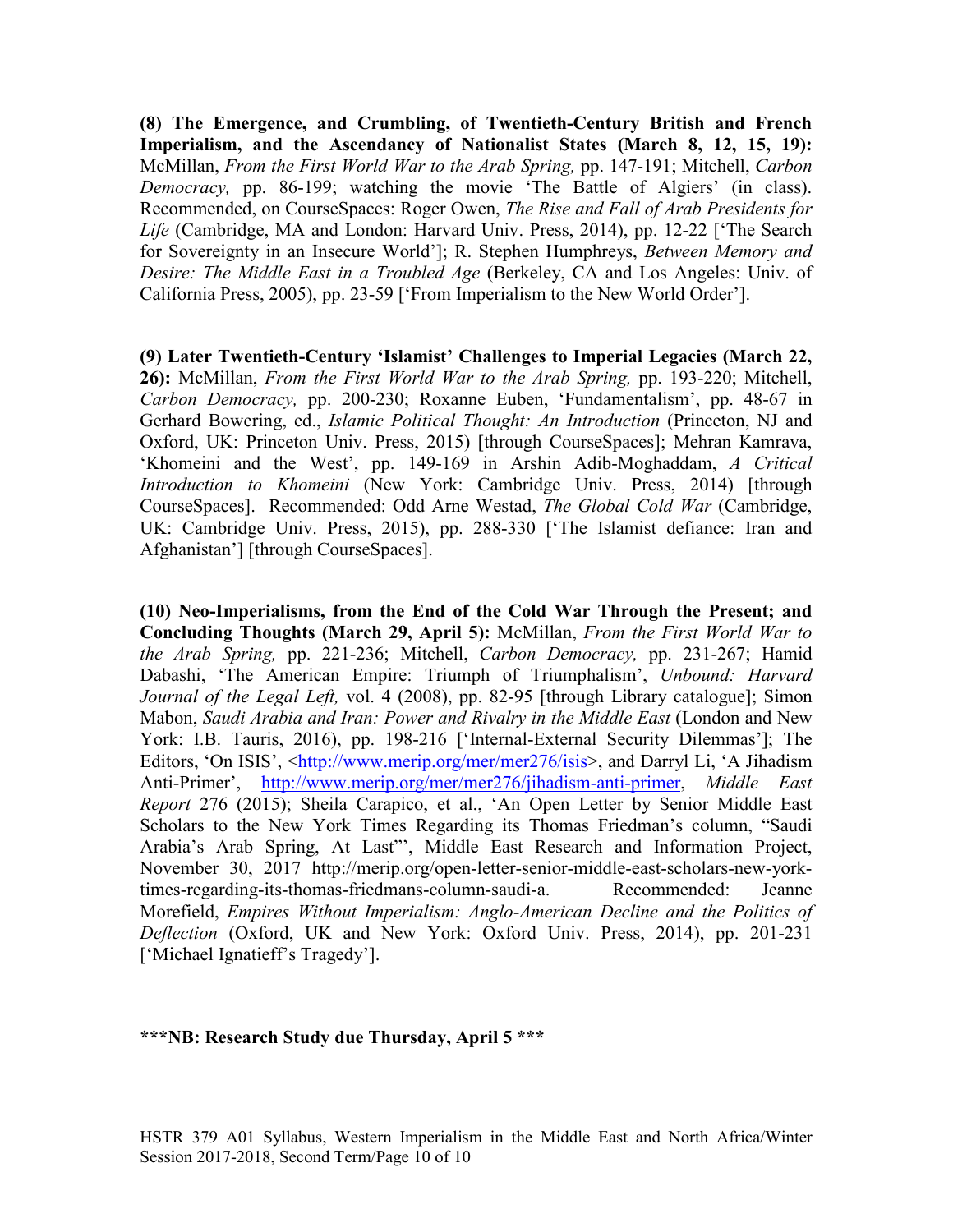### Principles of Academic Integrity

Academic integrity requires commitment to the values of honesty, trust, fairness, respect, and responsibility. It is expected that students, faculty members and staff at the University of Victoria, as members of an intellectual community, will adhere to these ethical values in all activities related to learning, teaching, research and service. Any action that contravenes this standard, including misrepresentation, falsification or deception, undermines the intention and worth of scholarly work and violates the fundamental academic rights of members of our community. This policy is designed to ensure that the university's standards are upheld in a fair and transparent fashion. Students are responsible for the entire content and form of their work. Nothing in this policy is intended to prohibit students from developing their academic skills through the exchange of ideas and the utilization of resources available at the university to support learning (e.g., The Centre for Academic Communication). Students who are in doubt as to what constitutes a violation of academic integrity in a particular instance should consult their course instructor.

#### **Academic Integrity Violations**

Plagiarism

A student commits plagiarism when he or she:

• submits the work of another person in whole or in part as original work

• gives inadequate attribution to an author or creator whose work is incorporated into the student's work, including failing to indicate clearly (through accepted practices within the discipline, such as footnotes, internal references and the crediting of all verbatim passages through indentations of longer passages or the use of quotation marks) the inclusion of another individual's work

• paraphrases material from a source without sufficient

acknowledgment as described above.

The university reserves the right to use plagiarism detection software programs to detect plagiarism in essays, term papers and other work.

#### Unauthorized Use of an Editor

An editor is an individual or service, other than the instructor or supervisory committee, who manipulates, revises, corrects or alters a student's written or non-written work.

The use of an editor, whether paid or unpaid, is prohibited unless the instructor grants explicit written authorization. The instructor should specify the extent of editing that is being authorized.

Review by fellow students and tutoring that do not include editing are normally permitted. In addition to consulting with their instructors, students are encouraged to seek review of and feedback on their work that prompts them to evaluate the work and make changes themselves.

#### Multiple Submission

Multiple submission is the resubmission of work by a student that has been used in identical or similar form to fulfill any academic requirement at UVic or another institution. Students who do so without prior permission from their instructor are subject to penalty.

#### Falsifying Materials Subject to Academic Evaluation

Falsifying materials subject to academic evaluation includes, but is not limited to:

• fraudulently manipulating laboratory processes, electronic data or research data in order to achieve desired results

• using work prepared in whole or in part by someone else (e.g.

commercially prepared essays) and submitting it as one's own • citing a source from which material was not obtained

• using a quoted reference from a non-original source while implying reference to the original source

• submitting false records, information or data, in writing or orally

#### Cheating on Work, Tests and Examinations

Cheating includes, but is not limited to:

• copying the answers or other work of another person

• sharing information or answers when doing take-home assignments, tests or examinations except where the instructor has authorized collaborative work

• having in an examination or test any materials or equipment other than those authorized by the examiners

• accessing unauthorized information when doing take-home

assignments, tests or examinations

• impersonating a student on an examination or test, or being assigned the results of such impersonation

• accessing or attempting to access examinations or tests before it is permitted to do so

Students found communicating with one another in any way or having unauthorized books, papers, notes or electronic devices in their

possession during a test or examination will be considered to be in violation of this policy.

#### Aiding Others to Cheat

It is a violation to help others or attempt to help others to engage in any of the conduct described above.

Procedures for Dealing with Violations of Academic Integrity Procedures for determining the nature of alleged violations involve primarily the course instructor and the Chair. Procedures for determining an appropriate penalty also involve Deans, the Vice-President Academic and Provost and, in the most serious cases, the President.

#### **Allegations**

Alleged violations must be documented by the instructor, who must inform the Chair. The Chair shall then inform the student in writing of the nature of the allegation and give the student a reasonable opportunity to respond to the allegation. Normally, this shall involve a meeting between the instructors, the Chair, the student and, if the student requests in advance, another party chosen by the student to act as the student's adviser. If the student refuses to provide a response to the allegation or to participate in the process, the Chair may proceed to make a determination.

#### Determining the Nature of the Violation

The Chair shall make a determination as to whether compelling information exists to support the allegation.

#### Determining Appropriate Penalties

If there is compelling information to support the allegation, the Chair shall contact the Office of the Registrar to determine if the student's record contains any other confirmed academic integrity violations. If there is no record of prior violations, the Chair shall make a determination with respect to the appropriate penalty, in accordance with this policy.

#### Referral to the Dean

Where there have been one or more prior violations and the Chair has determined that compelling information exists to support the allegation, the Chair shall forward the case to the Dean (or the Dean's designate. In the Faculties of Humanities, Science and Social Sciences, the designate may be the Associate Dean Academic Advising). In situations where the student is registered in more than one faculty, the case will be forwarded to the Dean responsible for the course. The Chair may submit a recommendation to the Dean with respect to a proposed penalty.

#### Letters of Reprimand

Any penalty will be accompanied by a letter of reprimand which will be written by the authority (Chair, Dean, President) responsible for imposing the penalty. The letter of reprimand will be sent to the student and a copy shall be included in the record maintained by the Office of the Registrar.

#### Rights of Appeal

Students must be given the right to be heard at each stage, and have the right to appeal decisions in accordance with university policy, procedures and regulations. A student may:

• appeal a decision made by the Chair to the Dean of the faculty in which the student is registered within 21 business days of the date of the Chair's decision.

HSTR 379 A01 Syllabus, Western Imperialism in the Middle East and North Africa/Winter Session 2017-2018, Second Term/Page 11 of 10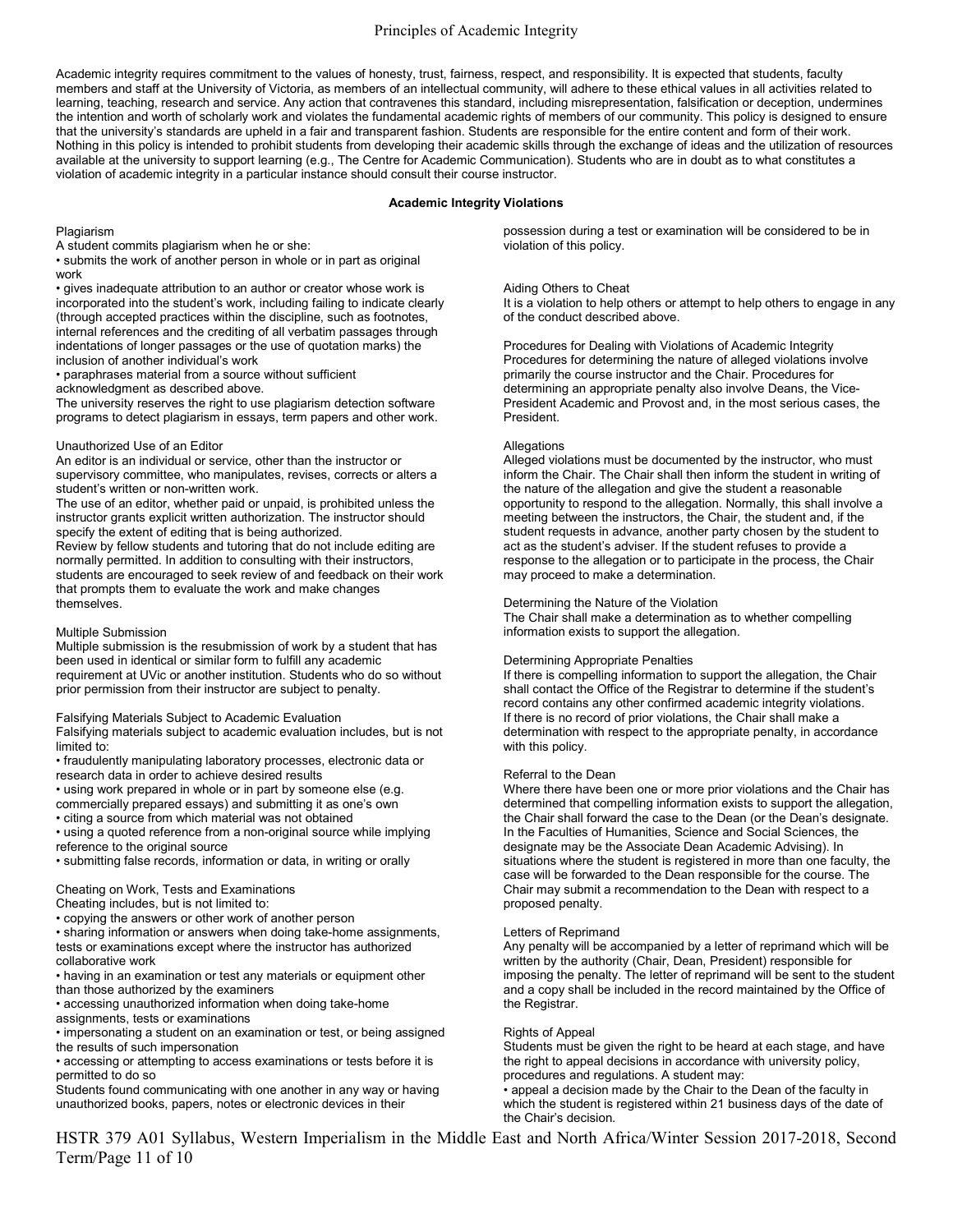• appeal a decision made by the President under the provisions of section 61 of the University Act to the Senate Committee on Appeals in accordance with the Senate Committee on Appeals' Terms of Reference and Procedural Guidelines. Deans who receive an appeal of the decision of a Chair should attempt to make a finding with respect to the appeal within 21 business days. In the case of a successful appeal, any penalty will be rescinded.

#### **Penalties**

Penalties for First Academic Integrity Violation In situations where a determination is made that a student has

committed a first academic integrity violation, the following penalties will normally be imposed. The penalties for violations relating to graduate dissertations, theses or final projects are different than those for other violations.

#### Plagiarism

Single or multiple instances of inadequate attribution of sources should result in a failing grade for the work. A largely or fully plagiarized piece of work should result in a grade of F for the course.

#### Unauthorized Use of an Editor

Unauthorized use of an editor should result in a failing grade for the work. In situations where unauthorized use of an editor to extensively edit work results in a student submitting work that could be considered that of another person, penalties for plagiarism may apply.

#### Multiple Submission without Prior Permission

If a substantial part of a piece of work submitted for one course is essentially the same as part or all of a piece of work submitted for another course, this should result in a failing grade for the assignment in one of the courses. If the same piece of work is submitted for two courses, this should result in a grade of F for one of the courses. The penalty normally will be imposed in the second (i.e., later) course in which the work was submitted.

#### Falsifying Materials

If a substantial part of a piece of work is based on false materials, this should result in a failing grade for the work. If an entire piece of work is based on false materials (e.g., submitting a commercially prepared essay as one's own work), this should result in a grade of F for the course.

#### Cheating on Exams

Any instance of impersonation of a student during an exam should result in a grade of F for the course for the student being impersonated, and disciplinary probation for the impersonator (if he or she is a student). Isolated instances of copying the work of another student during an exam should result in a grade of zero for the exam. Systematic copying of the work of another student (or any other person with access to the exam questions) should result in a grade of F for the course. Any instance of bringing unauthorized equipment or material into an exam should result in a grade of zero for the exam. Sharing information or answers for take-home assignments and tests when this is clearly prohibited in written instructions should result in a grade of zero for the assignment when such sharing covers a minor part of the work, and a grade of F for the course when such sharing covers a substantial part of the work.

#### Collaborative Work

In cases in which an instructor has provided clear written instructions prohibiting certain kinds of collaboration on group projects (e.g. students may share research but must write up the results individually), instances of prohibited collaboration on a substantial part of the work should result in a failing grade for the work, while instances of prohibited collaboration on the bulk of the work should result in a grade of F for the course. In situations where collaborative work is allowed, only the student or students who commit the violation are subject to penalty.

Violations Relating to Graduate Dissertations, Theses or Final Projects Instances of substantial plagiarism, falsification of materials or unauthorized use of an editor that affect a minor part of the student's dissertation, thesis or final project should result in a student being placed on disciplinary probation with a notation on the student's

transcript that is removed upon graduation, and being required to rewrite the affected section of the dissertation, thesis or final project. While the determination of the nature of the offence will be made by the Chair, this penalty can only be imposed by the Dean. Instances of plagiarism, falsification of materials or unauthorized use of an editor that affect a major part of the student's dissertation, thesis or final project should result in the student being placed on disciplinary probation with a notation on the student's transcript that is removed upon graduation, and rejection of the dissertation, thesis or final project, and the student being required to rewrite the work in its entirety. While the determination of the nature of the offence will be made by the Chair, this penalty can only be imposed by the Dean. The penalties for violations relating to graduate dissertations, theses or final projects may apply where a violation occurs in submitted drafts, as well as in the final version of a dissertation, thesis or final project.

#### Particularly Unusual or Serious Violations

In the case of a first-time violation that is particularly unusual or serious (e.g. falsification of research results), the Chair may refer the case to the Dean, with a recommendation for a penalty more severe than those normally imposed for a first violation.

#### Penalties for Second or Subsequent Academic Integrity Violation Repeat Violations

Any instance of any of the violations described above committed by a student who has already committed one violation, especially if either of the violations merited a grade of F for the course, should result in the student being placed on disciplinary probation. Disciplinary probation will be recorded on the student's transcript. The decision to place a student on disciplinary probation with a notation on the student's transcript that is removed upon graduation can only be made by the Dean.

In situations where a student commits two or more major academic integrity violations, the student may be placed on disciplinary probation with a permanent notation on the student's transcript.

The decision to place a student on disciplinary probation with a permanent notation can only be made by the Vice-President Academic and Provost (or delegate), upon recommendation of the Dean. In making this decision, the Vice-President Academic and Provost will consider factors such as the nature of the major violations, and whether there has been an interval between violations such that learning could have taken place. If a student on disciplinary probation commits another violation, this should result in the student's permanent suspension. This decision can only be taken by the President, on the recommendation of the Dean.

In situations where a graduate student who has been placed on disciplinary probation after a first offence commits a second offence, the student should be subject to permanent suspension. This decision can only be taken by the President, on the recommendation of the Dean.

#### Non Course-Based Penalties

If a student has withdrawn from a course or the university, or is not registered in a course associated with a violation, this policy must still be followed. If a determination is made that compelling information exists to support the allegation against a student, a letter of reprimand and, if appropriate, a more serious penalty in this policy should be imposed, although no course-based penalty may be imposed.

|           | <b>HISTORY GRADES</b> |               |
|-----------|-----------------------|---------------|
| $\%$ Mark | Letter Grade          | Point Average |
| 90-100    | $A+$                  | 9             |
| 85-89     | A                     | 8             |
| 80-84     | $A -$                 |               |
| 77-79     | $B+$                  | 6             |
| 73-76     | B                     | 5             |
| 70-72     | $B -$                 | 4             |
| 65-69     | $C+$                  | 3             |
| 60-64     | C                     | 2             |
| 50-59     | D                     |               |
| $0-49$    |                       |               |
|           |                       |               |

HSTR 379 A01 Syllabus, Western Imperialism in the Middle East and North Africa/Winter Session 2017-2018, Second Term/Page 12 of 10